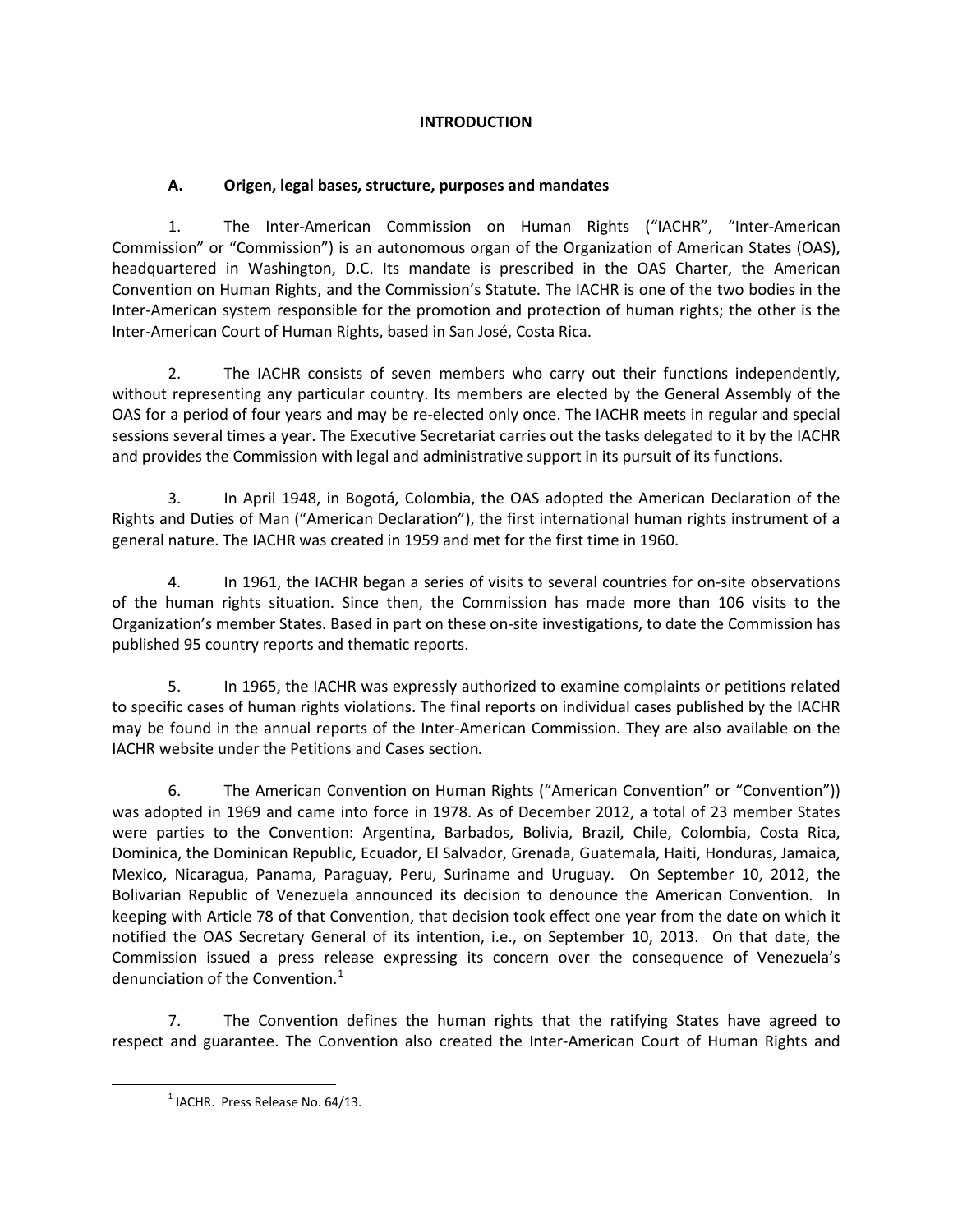established the functions and procedures of the Court and of the Commission. In addition to examining complaints of violations of the American Convention committed by the instrument's States parties, the IACHR has competence, in accordance with the OAS Charter and with the Commission's Statute, to consider alleged violations of the American Declaration by OAS member States that are not yet parties to the American Convention.

8. From 2011 to 2013, the Commission engaged in a reflective process with a view to strengthening its principal function, which is to protect and promote human rights in the Americas. During that process, the Commission carefully considered its procedures and mechanisms and, on March 18, 2013, published its Resolution 1/2013 "Reform of the Rules of Procedure, Policies and Practices." Thus, in exercise of its authorities under articles 39 of the American Convention, 22(2) of its Statute and 79 of its Rules of Procedure, the Commission amended certain articles of the Rules of Procedure that the Commission had approved at its  $137<sup>th</sup>$  regular session and then modified on September [2](#page-1-0),  $2011.<sup>2</sup>$ 

9. In fulfillment of its mandate, the Commission:

 $\overline{a}$ 

- (a) Receives, analyzes and investigates individual petitions alleging human rights violations pursuant to Articles 44 to 51 of the Convention, Articles 19 and 20 of its Statute, and Articles 23 to 52 of its Rules of Procedure.
- (b) Observes the general human rights situation in the member States and, when it deems appropriate, publishes special reports on the existing situation in any member State.
- (c) Conducts on-site visits to member States to carry out in-depth analyses of the general situation and/or to investigate a specific situation. In general, these visits lead to the preparation of a report on the human rights situation encountered, which is then published and submitted to the OAS Permanent Council and General Assembly.
- (d) Fosters public awareness of human rights in the Americas. To that end, the Commission prepares and publishes studies on specific subjects, such as measures that should be adopted to guarantee greater access to justice; the impact of internal armed conflicts on certain groups of citizens; the human rights situation of children, women, LGBTI persons, migrant workers and their families, people deprived of their liberty, human rights defenders, indigenous peoples, and communities of African descent, racial discrimination, and freedom of expression.

<span id="page-1-0"></span> $2$  The articles amended by Resolution  $1/2013$  were as follows: 25, on precautionary measures; 28, on the requirements for the consideration of petitions; 29, on initial processing; 30, on the admissibility procedure; 36, on the decision on admissibility; 37, the procedure on the merits; 42, archiving of petitions and cases; 44, report on the merits; 46, suspension of the time limit to refer the case to the Court; 59, the Annual Report; 72, the presentation of experts before the Court; 76, provisional measures, and 79, amendment of the Rules of Procedure. See Resolution 1/2013: [http://www.oas.org/en/iachr/decisions/pdf/Resolucion1-2013eng.pdf.](http://www.oas.org/en/iachr/decisions/pdf/Resolucion1-2013eng.pdf)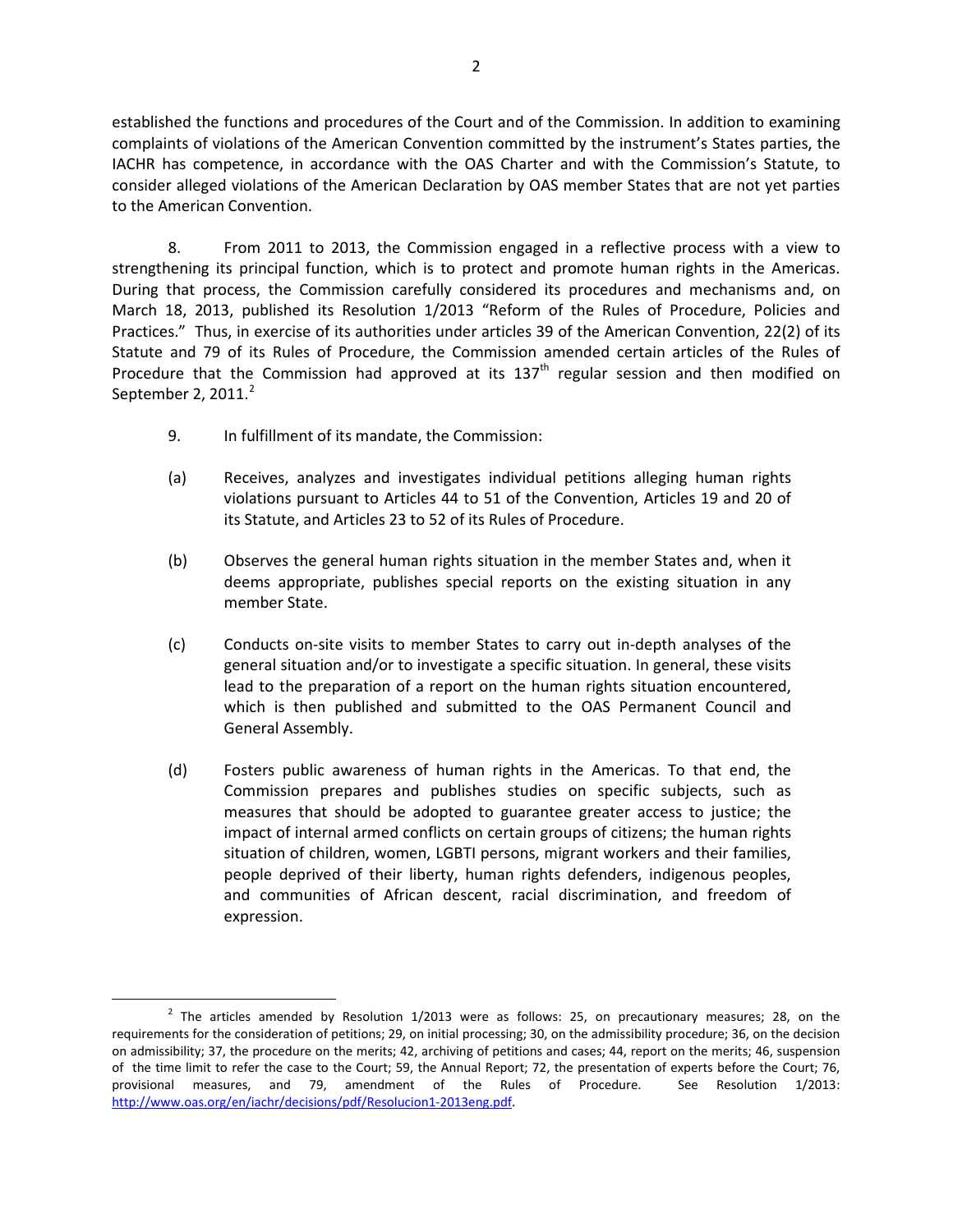- (e) Organizes and carries out visits, conferences, seminars, and meetings with representatives from governments, academic institutions, nongovernmental organizations, and other bodies, to disseminate information and promote a broader understanding of the work of the Inter-American human rights system.
- (f) Makes recommendations to OAS member States for the adoption of measures that will contribute to the protection of human rights in the countries of the Hemisphere.
- (g) Requests that member States adopt "precautionary measures" in accordance with the provisions of Article 25 of its Rules of Procedure, to prevent irreparable harm to human rights in grave and urgent cases. Likewise, under Article 76 of its Rules of Procedure, it can also request that the Inter-American Court order the adoption of "provisional measures" in cases of extreme gravity and urgency to prevent irreparable harm to persons.
- (h) Submits cases to the Inter-American Court of Human Rights and appears in court during litigation.
- (i) Requests advisory opinions from the Inter-American Court in accordance with the provisions of Article 64 of the American Convention.

10. Any person, group of persons, or nongovernmental entity that is legally recognized in one or more OAS member States may petition the Commission with regard to the violation of any right protected by the American Convention, by the American Declaration, or by any other pertinent instrument, in accordance with the applicable provisions and its Statute and Rules of Procedure. Also, under the terms of Article 45 of the American Convention, the IACHR may consider communications from a State alleging rights violations by another State. Petitions may be filed in any of the four official languages of the OAS (English, French, Spanish, or Portuguese) by the alleged victim of the rights violation or by a third party, and, in the case of interstate petitions, by a government.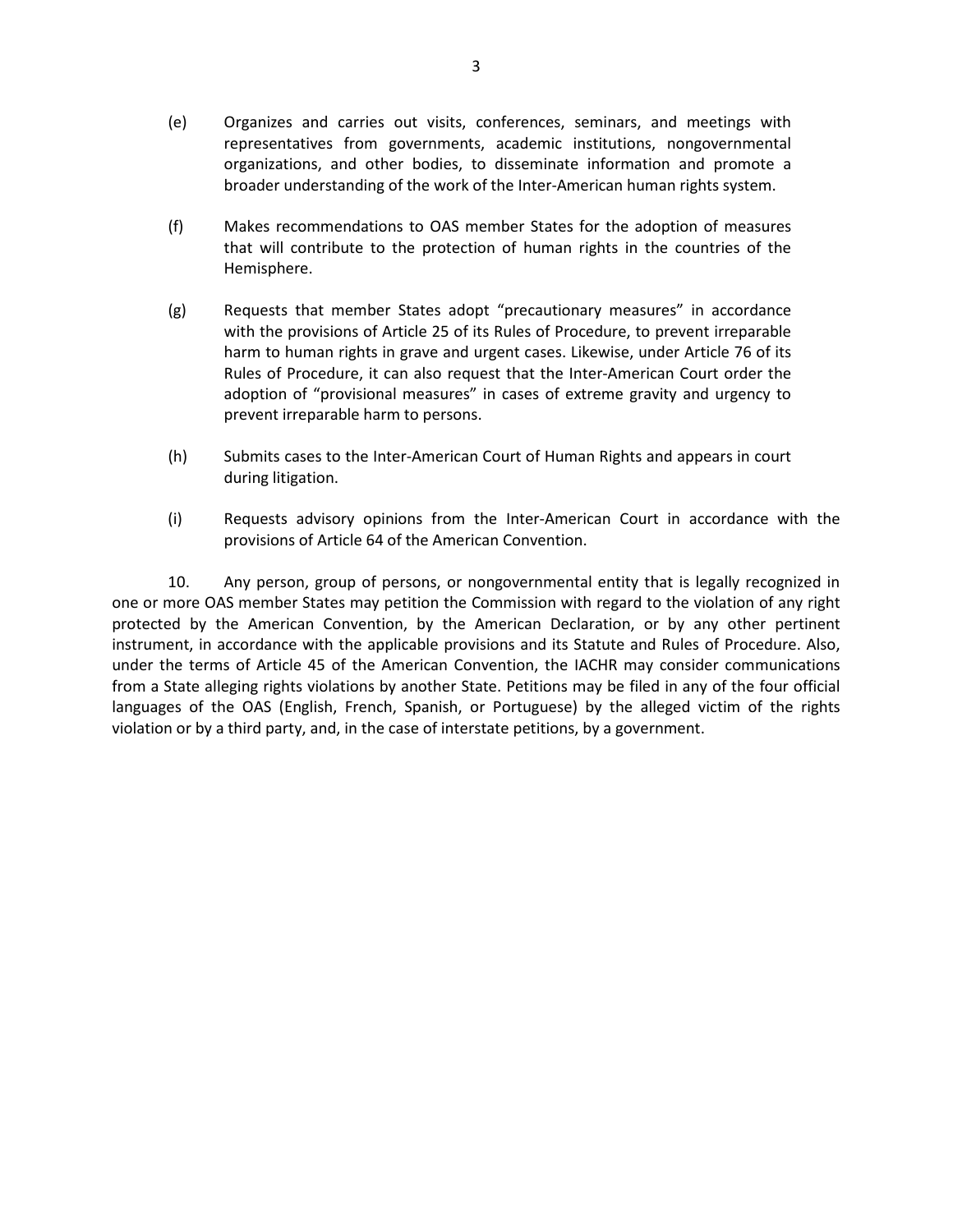## **B. Status of ratification of inter-American instruments**

| <b>SIGNATORY COUNTRIES</b>      | <b>DATE OF</b><br><b>SIGNING</b> | <b>DATE OF</b><br>RATIFICATION/ADHERENCE | <b>DATE OF</b><br><b>DEPOSIT</b> |  |
|---------------------------------|----------------------------------|------------------------------------------|----------------------------------|--|
| Antigua and Barbuda             |                                  |                                          |                                  |  |
| Argentina                       | 02-02-84                         | 08-14-84                                 | RA 09-05-84                      |  |
| <b>Bahamas</b>                  |                                  |                                          |                                  |  |
| <b>Barbados</b>                 | 06-20-78                         | 11-05-81                                 | RA 11-27-82                      |  |
| <b>Belize</b>                   |                                  |                                          |                                  |  |
| <b>Bolivia</b>                  |                                  | 06-20-79                                 | AD 07-19-79                      |  |
| <b>Brazil</b>                   |                                  | 07-09-92                                 | AD 09-25-92                      |  |
| Canada                          |                                  |                                          |                                  |  |
| Chile                           | 11-22-69                         | 08-10-90                                 | RA 08-21-90                      |  |
| Colombia                        | 11-22-69                         | 05-28-73                                 | RA 07-31-73                      |  |
| Costa Rica                      | 11-22-69                         | 03-02-70                                 | RA 04-08-70                      |  |
| Dominica                        |                                  | 06-03-93                                 | RA 06-11-93                      |  |
| Ecuador                         | 11-22-69                         | 12-08-77                                 | RA 12-28-77                      |  |
| El Salvador                     | 11/22/69                         | 06-20-78                                 | RA 06-23-78                      |  |
| <b>United States of America</b> | 06-01-77                         |                                          |                                  |  |
| Grenada                         | 07-14-78                         | 07-14-78                                 | RA 07-18-78                      |  |
| Guatemala                       | 11-22-69                         | 04-27-78                                 | RA 05-25-78                      |  |
| Guyana                          |                                  |                                          |                                  |  |
| Haiti                           |                                  | 09-14-77                                 | AD 09-27-77                      |  |
| Honduras                        | 11-22-69                         | 09-05-77                                 | RA 09-08-77                      |  |
| Jamaica                         | 09-16-77                         | 07-19-78                                 | RA 08-07-78                      |  |
| Mexico                          |                                  | 03-02-81                                 | AD 03-24-81                      |  |
| Nicaragua                       | 11-22-69                         | 09-25-79                                 | RA 09-25-79                      |  |
| Panama                          | 11-22-69                         | 05-08-78                                 | RA 06-22-78                      |  |
| Paraguay                        | 11-22-69                         | 08-18-89                                 | RA 08-24-89                      |  |
| Peru                            | $07 - 27 - 77$                   | 07-12-78                                 | RA 07-28-78                      |  |
| Dominican Republic              | 09-07-77                         | 01-21-78                                 | RA 04-19-78                      |  |
| Saint Kitts and Nevis           |                                  |                                          |                                  |  |
| Saint Lucia                     |                                  |                                          |                                  |  |
| St. Vincent & the<br>Grenadines |                                  |                                          |                                  |  |
| Suriname                        |                                  | 11-12-87                                 | AD 11-12-87                      |  |
| Trinidad & Tobago               |                                  | 04-03-91                                 | AD 05-28-91*                     |  |
| Uruguay                         | 11-22-69                         | 03-26-85                                 | RA 04-19-85                      |  |
| Venezuela                       | 11-22-69                         | 06-23-77                                 | RA 08-09-77**                    |  |

### **CURRENT STATUS OF RATIFICATION OF THE AMERICAN CONVENTION AND ACCEPTANCE OF THE COURT'S CONTENTIOUS JURISDICTION**

Source: Department of International Law of the General Secretariat of the OAS

\* Denounce submitted in May 1998

\*\* Denounce submitted in September 2012

RA = RATIFICATION

AD = ADHERENCE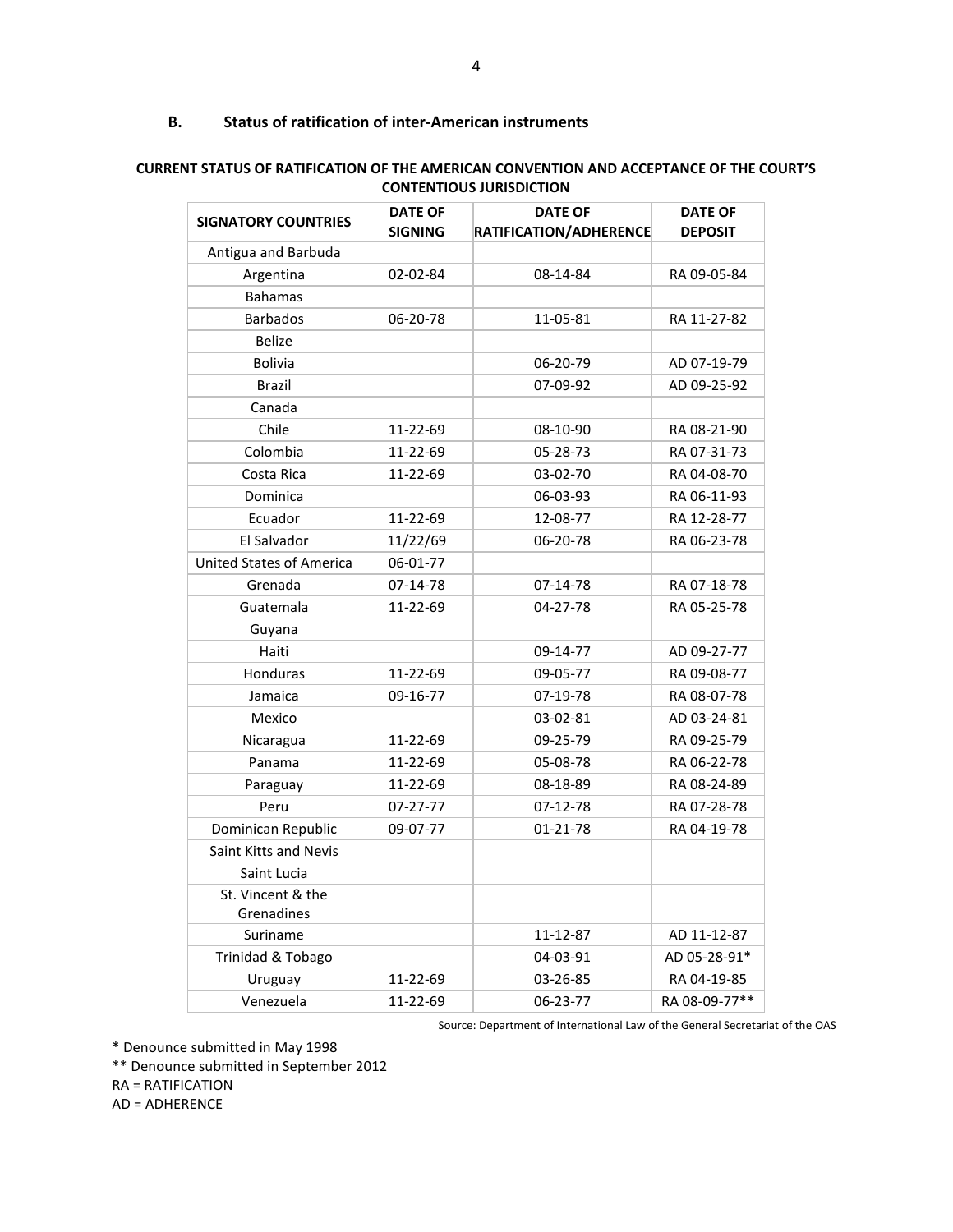11. Regarding the eight other treaties comprising the Inter-American System, the following Member States of OAS have ratified or adhered to them:

| CURRENT STATUS OF RATIFICATION OF THE ADDITIONAL PROTOCOLS TO THE AMERICAN CONVENTION AND |
|-------------------------------------------------------------------------------------------|
| OTHER INTER-AMERICAN HUMAN RIGHTS TREATIES                                                |

| <b>States</b>                    | APACESCR <sup>3</sup> | PACHRADP <sup>4</sup> | <b>IACPPT</b> <sup>5</sup> | IACFDP <sup>6</sup> | IACPPEVW <sup>7</sup> | <b>IACEFDPD<sup>8</sup></b> | <b>IACAFDI</b> <sup>9</sup> | IACRRDRFI <sup>10</sup> |
|----------------------------------|-----------------------|-----------------------|----------------------------|---------------------|-----------------------|-----------------------------|-----------------------------|-------------------------|
| Antigua<br>and<br><b>Barbuda</b> |                       |                       |                            |                     | A 08-12-98            |                             |                             | S 06-07-13              |
| Argentina                        | R 03-30-03            | R 06-18-06            | R 11-18-88                 | R 10-31-95          | R 04-09-96            | R 09-28-00                  | S 06-07-13                  | S 06-07-13              |
| <b>Bahamas</b>                   |                       |                       |                            |                     | A 05-03-95            |                             |                             |                         |
| <b>Barbados</b>                  |                       |                       |                            |                     | R 02-08-95            |                             |                             |                         |
| <b>Belize</b>                    |                       |                       |                            |                     | A 11-25-96            |                             |                             |                         |
| <b>Bolivia</b>                   | R 07-12-06            |                       | R 08-26-96                 | R 09-19-96          | R 10-26-94            | R 02-27-03                  |                             |                         |
| <b>Brazil</b>                    | A 08-08-96            | R07-31-96             | R 06-09-89                 | R 07-26-13          | R 11-16-95            | R 07-17-01                  | S 06-07-13                  | S 06-07-13              |
| Canada                           |                       |                       |                            |                     |                       |                             |                             |                         |
| Chile                            |                       | R 08-04-08            | R 09-15-88                 | R 01-13-10          | R 10-24-96            | R 12-04-01                  |                             |                         |
| Colombia                         | A 10-22-97            |                       | R 12-02-98                 | R 04-01-10          | A 10-03-96            | R 12-04-03                  |                             |                         |
| <b>Costa Rica</b>                | R 09-29-99            | R03-30-98             | R 11-25-99                 | R 03-20-96          | R 07-05-95            | R 12-08-99                  |                             | S 06-07-13              |
| Cuba                             |                       |                       |                            |                     |                       |                             |                             |                         |
| <b>Dominica</b>                  |                       |                       |                            |                     | R 06-30-95            |                             |                             |                         |
| Ecuador                          | R 02-10-93            | R 02-05-98            | R 09-30-99                 | R 07-07-96          | R 06-30-95            | R 03-01-04                  | S 06-07-13                  | $S - 06 - 07 - 13$      |
| <b>El Salvador</b>               | R 05-04-95            |                       | R 10-17-94                 |                     | R 11-13-95            | R 01-15-02                  |                             |                         |
| <b>United</b><br><b>States</b>   |                       |                       |                            |                     |                       |                             |                             |                         |
| Grenada                          |                       |                       |                            |                     | R 11-29-00            |                             |                             |                         |
| Guatemala                        | R 05-30-00            |                       | R 12-10-86                 | R 07-27-99          | R 01-04-95            | R 08-08-02                  |                             |                         |
| Guyana                           |                       |                       |                            |                     | R 01-08-96            |                             |                             |                         |
| Haiti                            |                       |                       |                            |                     | A 04-07-97            | R 05-29-09                  |                             |                         |
| Honduras                         | A 09-14-11            | A 09-14-11            |                            | R 04-28-05          | R 07-04-95            | A 09-14-11                  |                             |                         |

\* Corrected on September 11, 2014.

 $\overline{a}$ 

<span id="page-4-0"></span><sup>3</sup> Additional Protocol to the American Convention on Human Rights in the area of Economic, Social and Cultural Rights, adopted in San Salvador, El Salvador, November 17, 1988, 18th Regular Period of Sessions of the General Assembly.

<span id="page-4-1"></span><sup>4</sup> Protocol to the American Convention on Human Rights to Abolish the Death Penalty, adopted in Asunción, Paraguay, June 8, 1990, 20th Regular Period of Sessions of the General Assembly.

<span id="page-4-2"></span><sup>5</sup> Inter-American Convention to Prevent and Punish Torture, adopted in Cartagena de Indias, Barranquilla, Colombia, December 9, 1985, 15th Regular Period of Sessions of the General Assembly.

<span id="page-4-3"></span><sup>6</sup> Inter-American Convention on Forced Disappearance of Persons, adopted in Belém do Pará, Brazil, June 9, 1994, 24th Regular Period of Sessions of the General Assembly.

<span id="page-4-4"></span> $<sup>7</sup>$  Inter-American Convention to on the Prevention, Punishment and Eradication of Violence against Women, adopted</sup> in Belém do Pará, Brazil, June 9, 1994, 24th Regular Period of Sessions of the General Assembly.

<span id="page-4-5"></span><sup>8</sup> Inter-American Convention on the Elimination of All Forms of Discrimination against Persons with Disabilities, adopted in Guatemala City, Guatemala, June 7, 1999, 29<sup>the</sup> Regular Period of Sessions of the General Assembly.

<span id="page-4-6"></span> $9$  Inter-American Convention against All Forms of Discrimination and Intolerance, adopted in Guatemala City, June 5, 2013, 43rd Regular Period of Sessions of the General Assembly.

<span id="page-4-7"></span><sup>10</sup> Inter-American Convention against Racism, Racial Discrimination, and Related Forms of Intolerance, adopted in Guatemala City, June 5, 2013, 43rd Regular Period of Sessions of the General Assembly.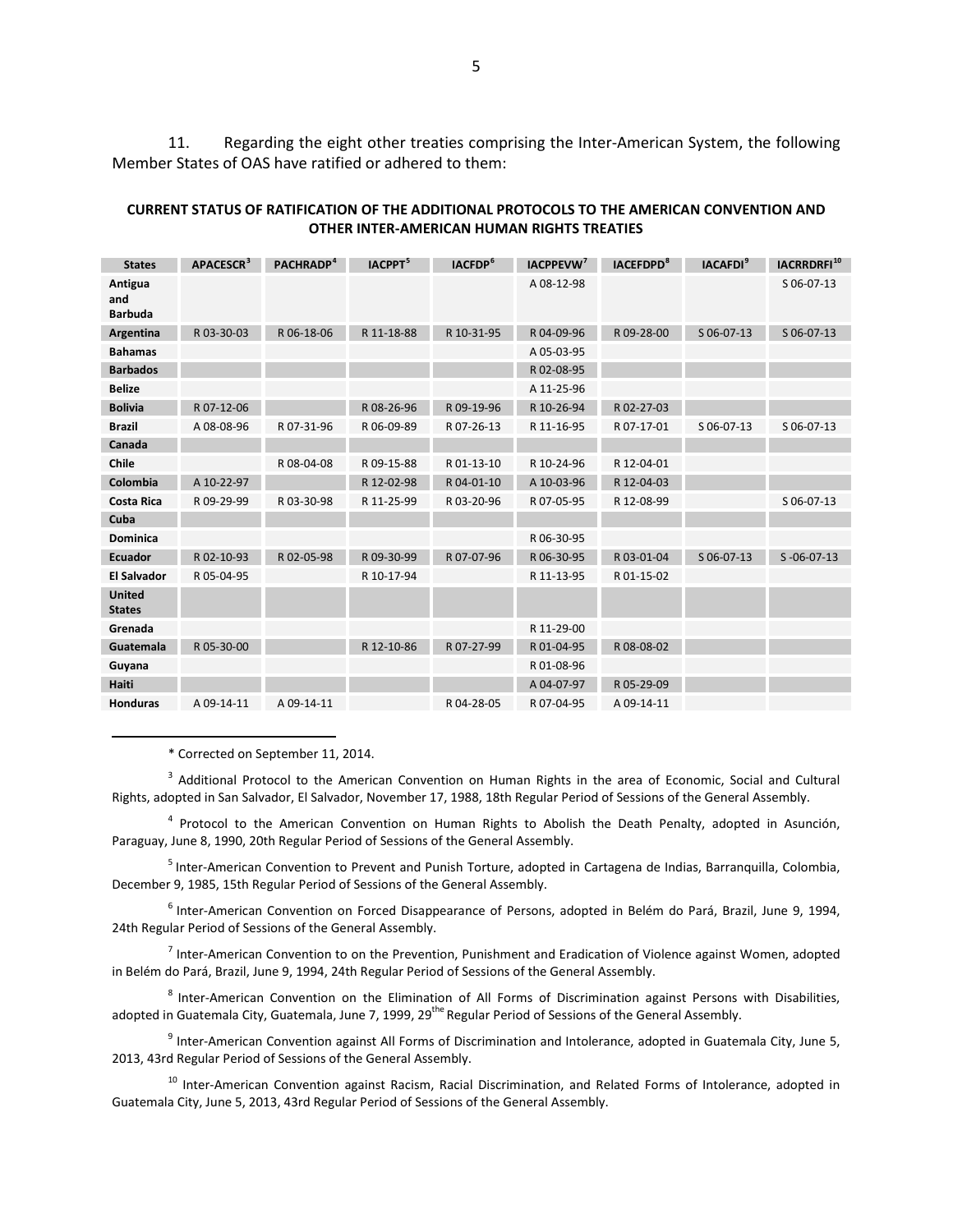| Jamaica                                 |            |            |            |            | R 11-11-05 |            |            |            |
|-----------------------------------------|------------|------------|------------|------------|------------|------------|------------|------------|
| <b>Mexico</b>                           | R03-08-96  | R 06-28-07 | R02-11-87  | R 02-28-92 | R 06-19-98 | R 12-06-00 |            |            |
| Nicaragua                               | R 12-15-09 | R 03-24-99 | A 09-23-09 |            | R 10-06-95 | R 07-15-02 |            |            |
| Panama                                  | R 10-28-92 | R 06-27-91 | R 06-27-91 | R 07-31-95 | R 04-26-95 | R 01-24-01 |            |            |
| Paraguay                                | R 05-28-97 | R 10-31-00 | R 02-12-90 | R 08-26-96 | R 09-29-95 | R 06-28-02 |            |            |
| Peru                                    | R 05-17-95 |            | R 02-27-90 | R02-08-92  | R 04-02-96 | R07-10-01  |            |            |
| <b>Dominican</b><br>Republic            |            | A 12-19-11 | R 12-12-86 |            | R 01-10-96 | R 12-28-96 |            |            |
| Saint Kitts<br>and Nevis                |            |            |            |            | R 03-17-95 |            |            |            |
| <b>Saint Lucia</b>                      |            |            |            |            | R03-08-95  |            |            |            |
| St. Vincent<br>the<br>and<br>Grenadines |            |            |            |            | R 05-23-96 |            |            |            |
| <b>Suriname</b>                         | A 02-28-90 |            | R 11-12-87 |            | R 02-19-92 |            |            |            |
| <b>Trinidad</b><br>and Tobago           |            |            |            |            | R 01-04-96 |            |            |            |
| <b>Uruguay</b>                          | R 11-21-95 | R02-08-94  | R 09-23-92 | R02-06-96  | R 01-04-96 | R 05-24-01 | S 06-07-13 | S 06-07-13 |
| Venezuela                               |            | R 04-06-94 | R 06-25-91 | R07-06-98  | R 01-16-95 | R06-06-06  |            |            |
|                                         |            |            |            |            |            |            |            |            |

Source: Department of International Law of the General Secretariat of the OAS  $R = RATIFICATION$   $S = SIGNING$ A = ADHERENCE

#### **C. Progress achieved**

12. As for the progress made toward achievement of the objectives set forth in the American Declaration, the American Convention and the other inter-American human rights instruments, the Commission wishes to draw attention to some substantial number of measures that the countries of the Hemisphere have undertaken during the course of 2013.

13. Concerning the abolition of the death penalty, the Commission applauds the fact that on January 27, 2012, the Dominican Republic deposited its instrument of adhesion to the Protocol to the American Convention on Human Rights to Abolish the Death Penalty. Furthermore, for the first time in its history, in 2013 the IACHR held a hearing requested by a group of States (Argentina, Brazil, Costa Rica, the Dominican Republic, Ecuador, Mexico and Panama) advocating for abolition of the death penalty. The Commission welcomes the initiative shown by the States that requested the hearing and applauds the fact that they called upon those States of the region that have not yet done so to consider abolition of the death penalty or to declare a moratorium on the practice of capital punishment as a first step toward abolishing it. It also called upon those States to comply with the precautionary measures granted by the IACHR in the case of persons given the death penalty. The Inter-American Commission is grateful for initiatives of this kind, driven by the States themselves, and renews its commitment to the gradual elimination of the death penalty within the inter-American system.

14. As for measures to fight racial discrimination, on June 5, 2013, at the session held in Antigua, Guatemala, the OAS General Assembly adopted the Inter-American Convention against Racism, Racial Discrimination and Related Forms of Intolerance –signed by Antigua and Barbuda, Argentina, Brazil, Costa Rica, Ecuador and Uruguay- and the Inter-American Convention against All Forms of Discrimination and Intolerance, signed thus far by Argentina, Brazil, Ecuador and Uruguay.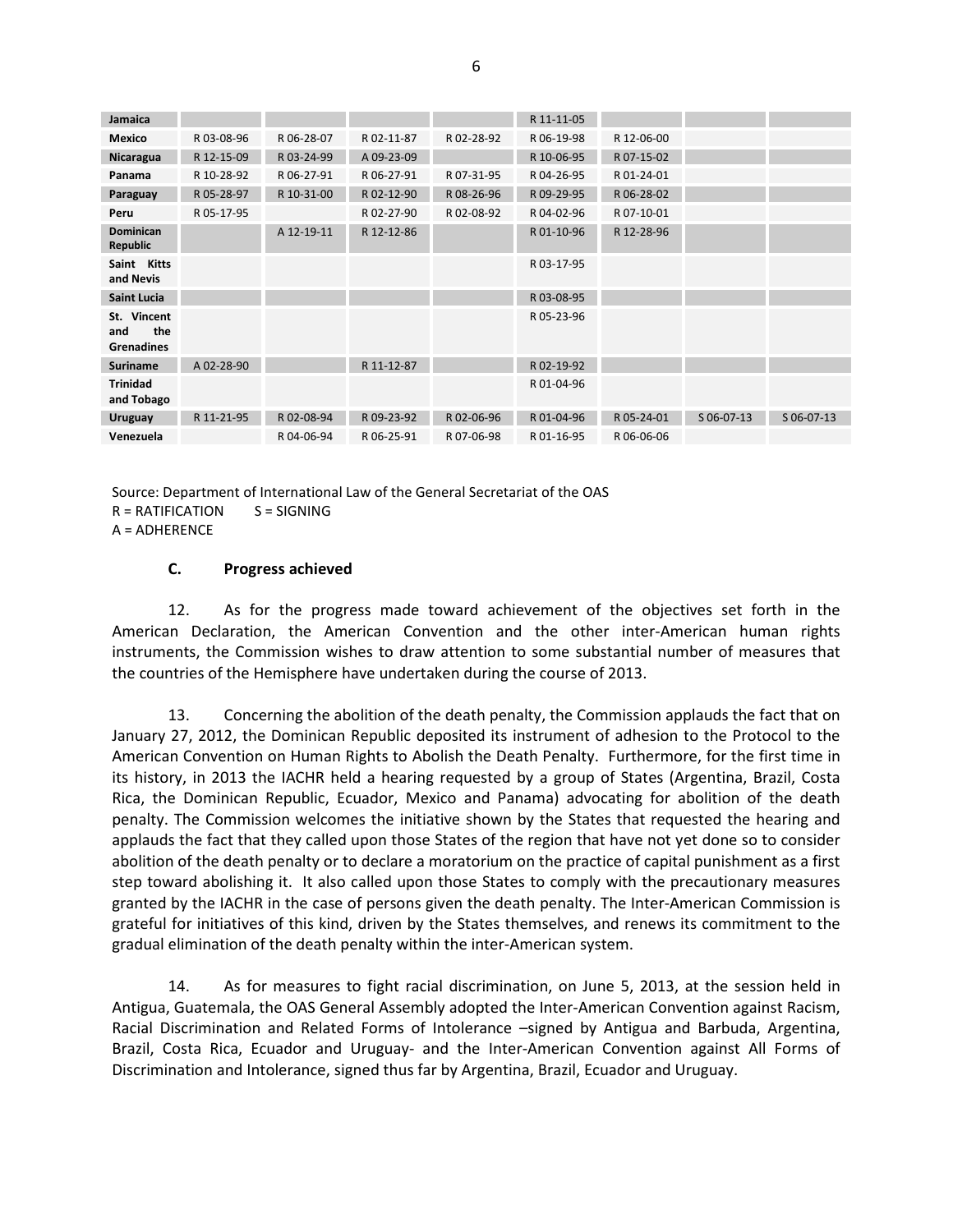15. As for measures taken at the domestic level, in 2013 the IACHR was gratified by the progress made in the Dominican Republic to further strengthen democratic institutions and protect human rights. One of the most significant advances made in that country was that with the reform of the 2010 Constitution, international human rights law and all international human rights commitments undertaken by the State were elevated to the rank of constitutional law.

16. The Commission was also gratified by the repeal of Guatemala's Resolution 370-2012, which had been published on January 2, 2013. The resolution concerned the declaration that Guatemala made in 1987 in connection with the American Convention on Human Rights to the effect that the jurisdiction of the Inter-American Court of Human Rights would only apply in the case of acts or crimes committed subsequent to March 9, 1987. The resolution was an attempt to ensure that continuing acts or crimes would only fall under the Court's jurisdiction if the original conduct occurred after March 9, 1987. The resolution also stated that "Guatemala will honor any reparations ordered by the Inter-American Court of Human Rights for acts brought to the latter's attention only if those acts occurred subsequent to March 9, 1987, and only up to the amounts and of the kind allowed under domestic law, in observance of the guarantee of equal treatment recognized in the Constitution of Guatemala." The IACHR notes that the resolution was repealed following a dialogue between the President and human rights defenders. The Commission regards the repeal of Resolution 370-2012 as a positive step done in observance of its stated commitments to respect human rights.

17. The IACHR also welcomes the Guatemalan Government's recognition of the need to reform the law, especially the laws on mining, water and the environment, to comply with the State's international commitments, made during the visit by the Rapporteur on the Rights of Indigenous Peoples, from August 21 through 30, 2013.

18. As for the commitment undertaken by the States to fight impunity, the IACHR was gratified to observe that for the first time in Haitian history, Jean-Claude Duvalier appeared before a court of law to give testimony concerning the serious human rights violations perpetrated during his regime (1971-1986), and that for the first time, the victims had an opportunity to testify in court and be recognized as parties to the judicial process. The IACHR encourages the Haitian State to provide all necessary support to enable the domestic courts to perform their functions independently and impartially, with the utmost respect for the guarantees of due process.

19. As for the cases taken up by the organs of the inter-American system, on appeal the Guatemalan courts upheld the verdict against a military commissioner and four former patrol members convicted in the Plan de Sánchez Massacre, and the conviction handed down against a former military man, Pedro Pimentel Ríos, in the Dos Erres Massacre case. The Commission applauds the work of Guatemala's General Prosecutor, who since taking office in December 2010, has prosecuted public officials for their involvement in serious human rights violations.

20. The Commission also applauds the work accomplished by Guatemala's High-Risk Courts in prosecuting crimes committed during the armed conflict in Guatemala, despite the considerable challenges they are up against in performing their function. On May 10, 2013, First High-Risk Court A convicted Efraín Ríos Montt and sentenced him to 50 years in prison for genocide, and another 30 years for crimes against humanity. This was the first court decision to acknowledge the racial nature of the violence suffered during the armed conflict. Indicative of the challenges that lay ahead, on May 20, 2013, the Constitutional Court, the highest court authority, overturned the conviction and ordered a retrial. On September 20, 2013, High Risk Court A convicted the former director of the now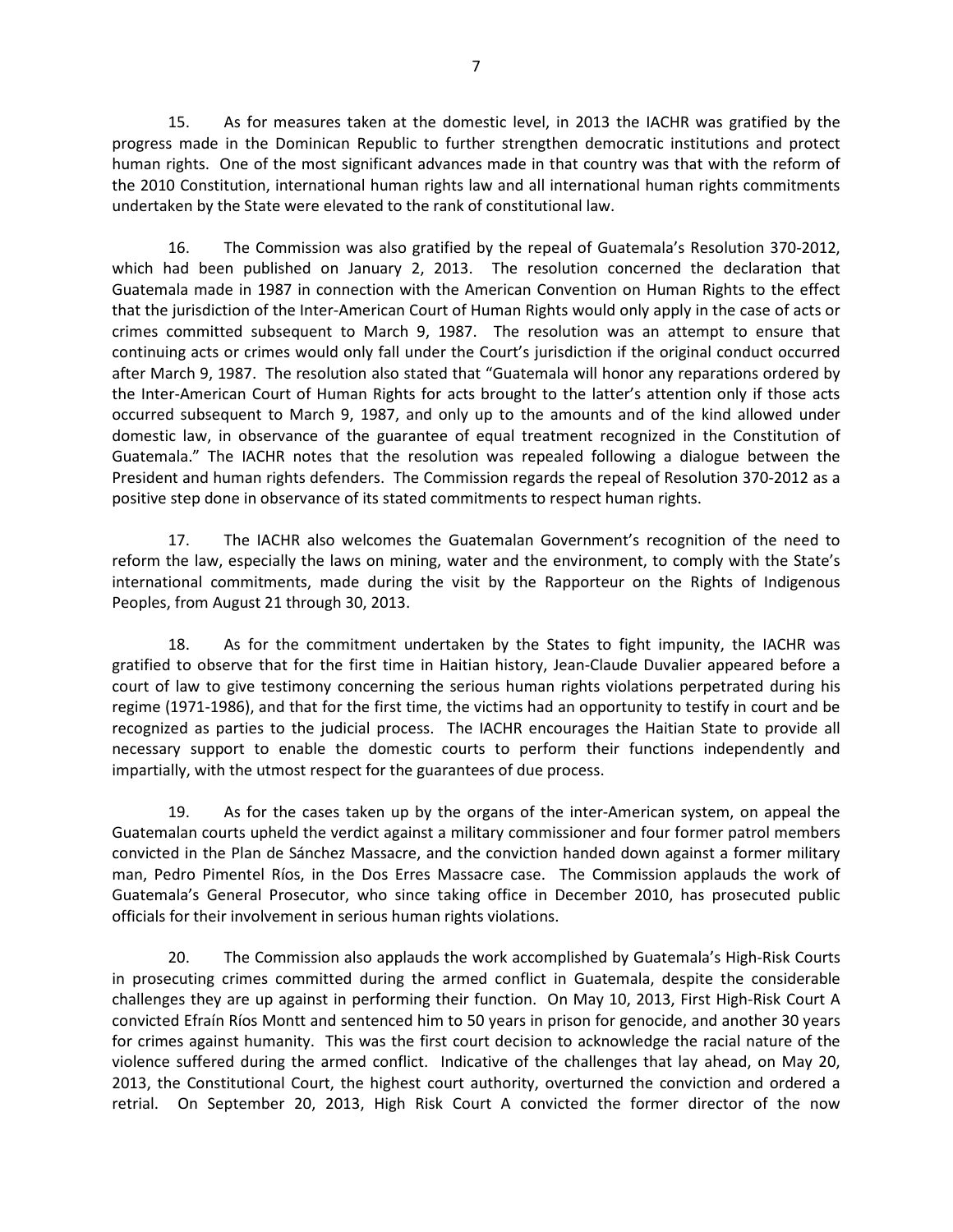extinguished National Police Force, Héctor Rafael Bol de la Cruz, and the commander of the Fourth National Police Corps, Jorge Alberto Gómez López, and sentenced them to 40 years in prison as the authors of the forced disappearance of Edgar Fernando García, whose case is now before the Inter-American Court of Human Rights. Because most of the events that occurred during the armed conflict have never been punished, the IACHR would encourage the Guatemalan State to strengthen the institutions that have made this progress possible and to adopt measures to surmount the remaining obstacles, mainly in the judicial branch, that allow such crimes to go unpunished.

21. In recent years, considerable progress has been made in some of the criminal cases being prosecuted in Colombia for assassinations and attacks targeting journalists in that country. The IACHR was informed that on February 12, 2013, oral arguments wrapped up in the case against Ferney Tapasco González and three other persons accused of being the intellectual authors of the 2002 assassination of the deputy director of the newspaper *La Patria,* José Orlando Sierra, in Manizales. The oral proceedings reportedly got underway on September 17, 2012. According to the information available, in its final arguments the Public Prosecutor's Office reportedly requested "certification of copies" to enable it to continue to investigate the involvement of other persons also identified by witnesses at the trial as being co-authors of the assassination of journalist Sierra. As of the date of approval of this report, the court had not yet delivered its decision in the case.

22. As for the right to the truth, the Commission celebrates the work that Brazil's Truth Commission has been doing since May 16, 2012.

23. In the case of women's rights, the Commission found that the most important advances made in the region in 2013 included the adoption of laws and policies to address violence against women; the inclusion of the principles of equality and nondiscrimination in national constitutions, laws and plans of action across the Americas; establishment of a number of institutions in the executive, legislative and judicial branches of government to influence the crafting of laws, public policies and state projects and activities in this area; and implementation of a series of training programs for civil servants to better address the concerns associated with violence and discrimination against women. Accordingly, the Commission would encourage the countries to ensure that their existing laws bring about real justice and true equality.

24. During a working visit to Suriname between January 23 and 25, 2013, the Commission saw firsthand the efforts that the State of Suriname has made to include gender equality as a guiding principle in every policy and law that concerns Surinamese women's rights. Those efforts materialized in the recent adoption of a body of laws to address the forms of violence that women experience, such as domestic violence, sexual harassment, and stalking, and the creation of institutions within the Ministry of Justice and Police and the Ministry of Home Affairs to examine various aspects of women's rights in Suriname. The Commission is also gratified by the State's efforts to create inter-institutional bodies to address various side of the problem of violence against women, including better delivery of services at police stations for victims of domestic violence and the creation of a shelter for women in the city. Civil society is represented within some of these institutions.

25. On the subject of disability, during its  $149<sup>th</sup>$  session the Commission was pleased to hear reports on the progress that the Peruvian State has made to assist persons with disabilities, especially its enactment of the General Law on Persons with Disabilities (Law No. 29973).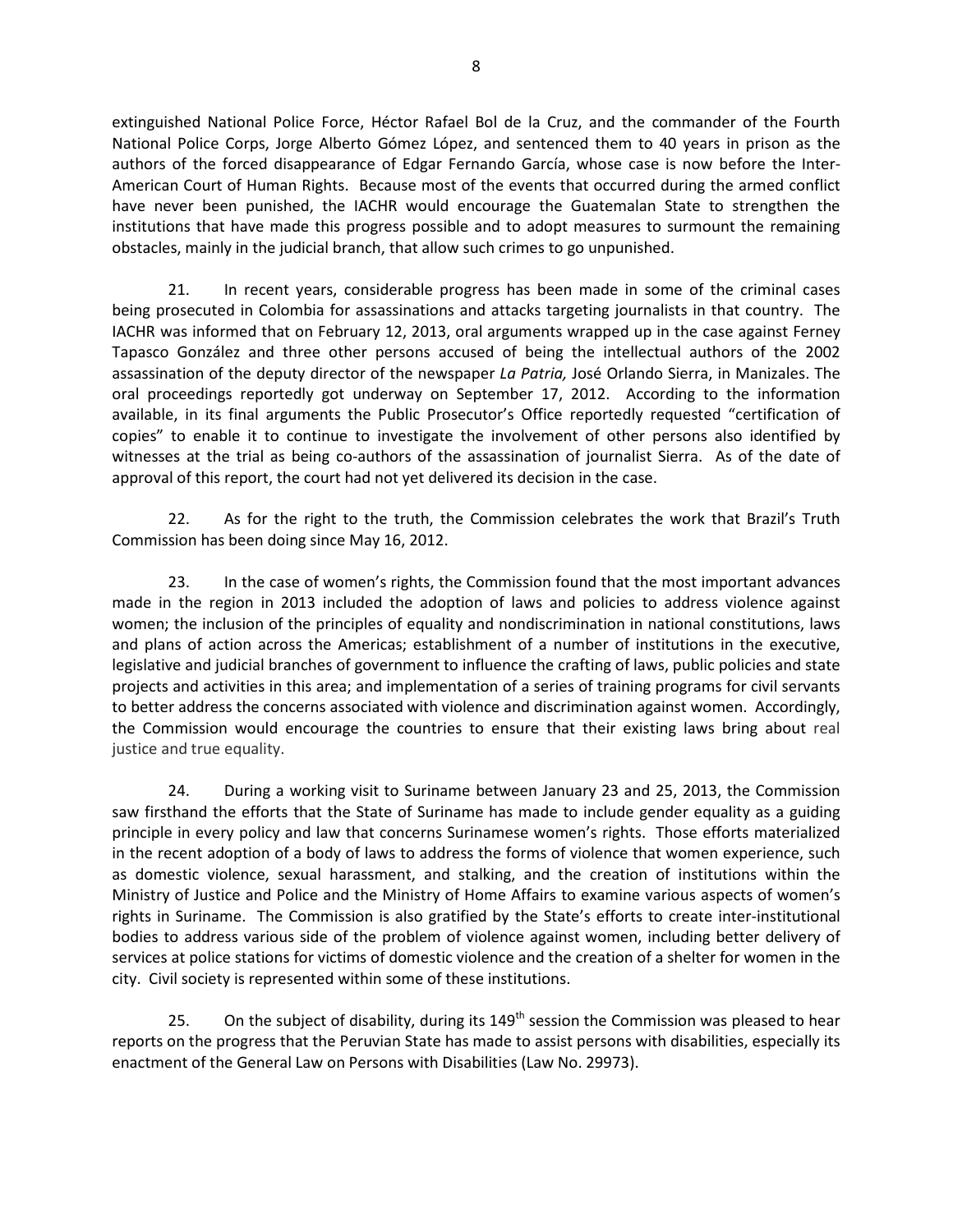26. Regarding economic, social and cultural rights, the United Nations Development Program (UNDP) recognized Ecuador for its sustained increase in the human development index; among the Latin American and Caribbean countries, Ecuador scored the third highest gains in the human development index rankings in 2012. As for the right to food, the IACHR has received information to the effect that in June 2013, Venezuela was recognized by the United Nations Food and Agriculture Organization (FAO) for having accomplished one of the Millennium Development Goals as it cut the number of people suffering from malnutrition by half.

27. The IACHR also recognizes that Colombia has taken certain steps to better guarantee indigenous peoples' right to health, such as enactment of Law 691 of September 18, 2001, whose intention was "to regulate matters relating to Aboriginal peoples in the field of health and social security," although it recognizes that certain major challenges remain, especially in the areas of coverage, access to services and cultural adaptation of those services. Those problems are compounded by structural factors such as the armed conflict, poverty and discrimination.

28. As regards of children's rights, the IACHR highlights the efforts undertaken in the region to design and implement national strategies to prevent violence against children and protect them. In this sense, the IACHR welcomes Paraguay's establishment of the National Commission for Prevention and Integral Attention of Violence against Children and Adolescents, an inter-sectoral body with a mandate to devise and apply public policies to prevent violence against children and treat its victims. Civil society is also represented on this Commission, which also allows children and adolescents to participate and express their views. The IACHR is also gratified by examples like El Salvador's Ombudsman's Office (Procuraduría de los Derechos Humanos), an independent human rights organ at the national level, which conducted a research into the Salvadoran State's compliance with its international obligations in the protection of child victims of violence. This research will help highlight the advances made at the national level and areas where further progress is still needed.

29. The IACHR welcomes the fact that in 2013 sub regional multilateral institutions like MERCOSUR, SICA and CARICOM continued their efforts in the area of protection of children's rights, with a particular emphasis on violence against children and adolescents. They have worked to devise inter-state cooperation strategies, to share experiences and have set common objectives to steer the progress still needed in this area.

30. The Commission welcomes Paraguay's formation of the National Preventive Mechanism pursuant to the Optional Protocol of the United Nations Convention against Torture and Other Cruel, Inhuman or Degrading Treatment or Punishment. Paraguay has given the mechanism the authority to supervise "psychiatric hospitals and shelters", given the conditions in which institutionalized children in the region are living and the degree of violence to which they are exposed. The Commission regards the establishment of independent national monitoring mechanisms, with broad authority to oversee residential child protection institutions that house children, to be an important step forward.

31. The IACHR is gratified that as a follow up of its recommendations in the Report on Corporal Punishment and Human Rights of Children and Adolescents, the Honduran State passed a law explicitly prohibiting physical punishment and humiliating treatment as a form of discipline or to correct children, even within the family. The IACHR is also encouraged to see similar legislative initiatives being studied in other countries of the region and urges the States to adopt laws to prohibit physical punishment and other forms of humiliating treatment in every setting.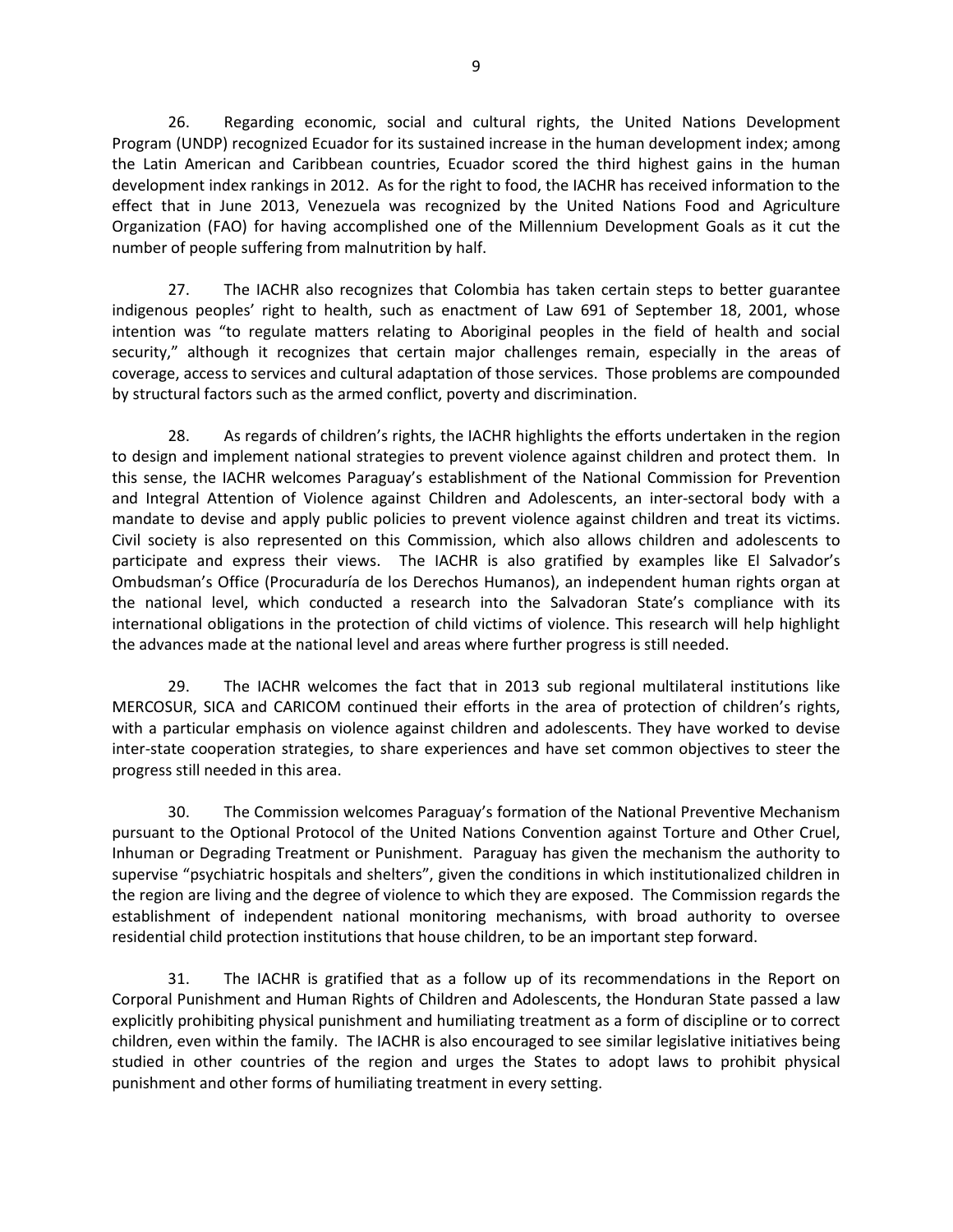32. During the visit to Brazil by the Rapporteur on the Rights of the Child, the IACHR was informed of the efforts being made to prevent violence, abuse and/or sexual exploitation of children on the occasion of the World Cup and the activities surrounding the preparation, organization and staging of mega-events. The IACHR believes that activities whose purpose is to further protect children in situations where they are particularly vulnerable to violations of their rights are a vital part of child protection.

33. During a visit of the Rapporteur on the Rights of the Child to Mexico, the Commission was informed of the legal process underway to create an adequate institutional and legal framework to operate a national system for protection of children's rights according to international principles and standards.

34. During a working visit to Jamaica, between October 9 and 11 2013, the country Rapporteur was informed that the law permitting flogging was repealed and that the Sexual Offenses Act has been amended to cover women and children. Information was received indicating that there has been progress in terms of the type of evidence allowed in Court; ie, videoconferencing may now be used to receive testimony, especially in cases involving children, sexual offenses and human trafficking.

35. Finally, the Commission applauds the 2013 approval and enactment of the Adoption Law in Haiti, which creates a law to protect children who are adoption-eligible. This law is consistent with the *corpus juris* on children's rights, particularly the United Nations Convention on the Rights of the Child and the Hague Convention on the Protection of Children and Co-operation in Respect of Inter-Country Adoption, which Haiti ratified in 2012.

36. As for the rights of persons deprived of liberty, the IACHR celebrates the measures that some States have taken to ensure that all persons in preventive detention within the territory of those States are able to effectively exercise their right to vote. For example, since approval of Ecuador's 2008 Constitution, the National Electoral Council and the Ministry of Justice have made the necessary arrangements to ensure that those in preventive detention were able to vote in the 2009 and 2013 elections. In the most recent elections held this year, more than 8,900 persons in preventive detention were able to cast their votes.

37. The Commission observes that during the last years in Mexico there has been a wave of violence that is without precedent in its recent history, which has taken a particularly heavy toll on migrant persons. Despite being besieged by violence, the Mexican State has made significant progress in the area of human rights. The Commission appreciates the statements made by representatives of the Mexican State underscoring the need to reject the existing dichotomy between the human rights protection that Mexico asks for its migrants abroad and the protection that the Mexican authorities provide to migrants from other countries who live in or are in transit through Mexico. The Commission highlights the recent reforms that the Mexican State introduced in its Constitution, its laws and its administrative procedures with a view to better protecting the human rights of persons immersed in the flow of human mobility underway in Mexico, such as migrants, refugees, persons in need of additional protection and victims and survivors of human trafficking. The Commission applauds the commitment that the Mexican State has shown at the international level with respect to the promotion of international and regional human rights treaties and the fact that the State of Mexico has ratified all the inter-American conventions on the protection of human rights.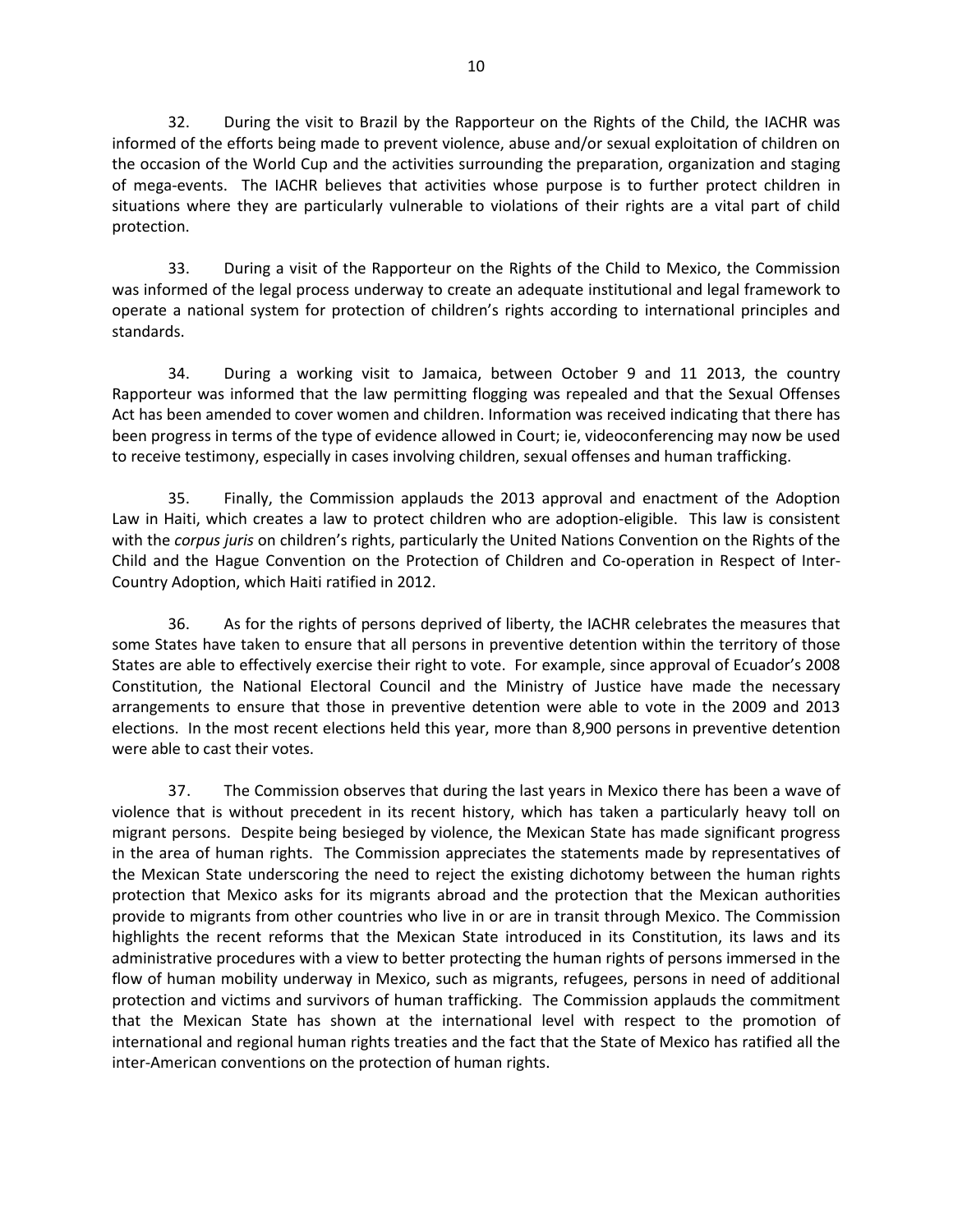38. In the Commission's view, the recent 2011 Constitutional Reform in the Area of Human Rights represented a paradigmatic shift in the promotion and protection of human rights in Mexico. The reform is of fundamental importance, not just for migrants but for all persons living in Mexico. It elevated the international human rights treaties ratified by Mexico to the rank of constitutional law and made it the State's obligation to prevent, investigate, punish and redress violations of human rights in accordance with the secondary law. The Commission also appreciates the substantial effort that the Federal Supreme Court is making to train federal judges and magistrates so that their decisions reflect these major advances and the Mexican State's human rights obligations. The Commission hopes that this exercise will be replicated at the level of local state government.

39. The Commission observes that while some of the important strides made in protecting the human rights of migrants and other persons in the context of human mobility in Mexico are now embodied in law, many challenges have yet to be conquered to prevent, protect, prosecute, punish and make reparations for crimes and human rights violations committed against migrants.

40. The Commission received encouraging news on headway made in the months of August, September and October 2013, with a view to promoting the equality of LGBTI persons in the Americas. The Inter-American Commission is gratified by a number of initiatives taken to promote and recognize the rights of trans persons. In Argentina, a group of trans women were transferred to women's prison facilities. In the District of Columbia in the United States, the local Birth Certificate Equality Amendment was signed into law, allowing transgender persons to secure new birth certificates that reflect their gender identity; in California, a law was passed allowing transgender children to pick the bathrooms and sports teams they identify with. In Peru, a government institution fined a nightclub that had refused to allow a trans woman inside because of her gender identity. The IACHR is pleased with the measures taken by some member States and encourages them to continue to take measures to ensure transgender persons' right of equality and nondiscrimination.

41. The Commission must also highlight statements made by State officials in countries that still criminalize sexual relations between same-sex adults. Specifically, the IACHR was gratified by the statement made by Belize's Prime Minister, Dean Oliver Barrow, indicating that although the Government of Belize would respect religious positions about homosexuality, "what [the] Government cannot do is to shirk its duty to ensure that all citizens, without exception, enjoy the full protection of the law." The IACHR also welcomes the statement delivered by the St. Kitts and Nevis Prime Minister, Denzil Douglas, speaking against discrimination and stigmatization of LGBTI persons. Furthermore, the IACHR highlights that the Minister of Justice in Jamaica condemned the killing of a trans teenager, Dwayne Jones, and called upon Jamaicans to "embrace the principle of respect for the basic human rights of all persons."

42. The IACHR praises the commitment of State officials that take a public stance in favor of equality in contexts in which prejudice, discrimination and violence against LGBTI persons are widespread. In this regard, the IACHR urges OAS Member States not only to decriminalize acts which severely hinder the rights of persons with non-normative sexual orientations and gender identities, but also to advance law reforms as a means to respect, protect and guarantee the right to equality and nondiscrimination of LGBTI persons and those perceived as such.

43. The IACHR also welcomes the statement made by Canada's Immigration Minister on the consideration given to LGBTI asylum seekers who fear persecution based on their sexual orientation or their gender identity in their country of origin or habitual residence. It was also gratified by the